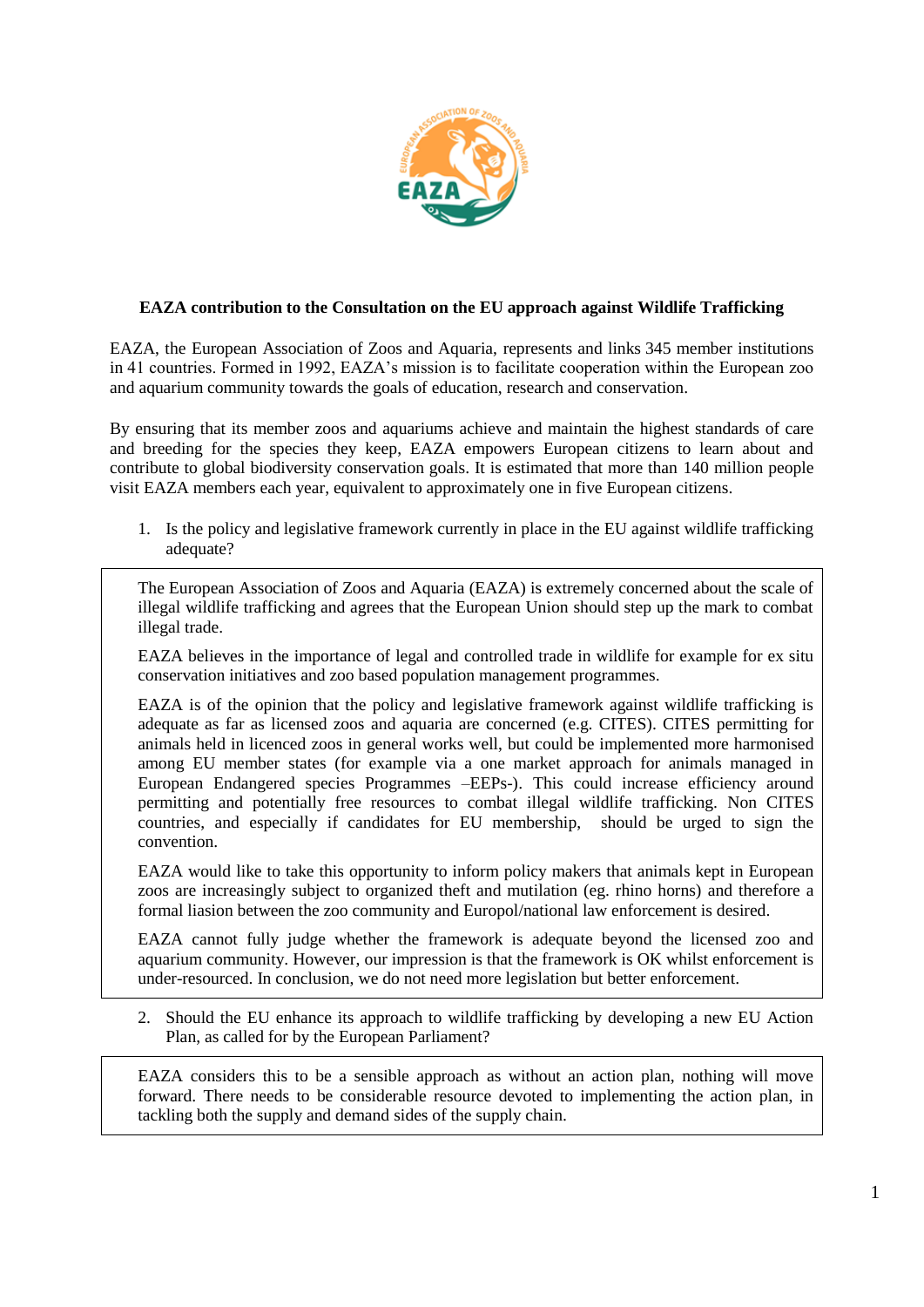3. How could the EU increase political commitment at all levels against wildlife trafficking? What diplomatic tools would be best suited to ensure coherence between different international initiatives?

Information dissemination and engagement are needed to enhance political commitment against illegal wildlife trafficking. A wider understanding of all the implications and consequences should help to raise the profile of this issue on the political agenda from parliament to communities. For instance illegal traded bushmeat has be shown to present a risk to human health through pathogen transmission. In our perception too many politicians view the loss of biodiversity and wildlife trafficking as a low priority on the political agenda. Greater understanding of the magnitude of the implications should help increase its political importance. How politicians are engaged in the issue is an entirely separate subject. It is certain that greater concordance between international initiatives would increase effectiveness.

4. What tools at international level should the EU focus on to enhance enforcement against wildlife trafficking and strengthen governance?

More effective enforcement of existing legislation seems to be key. Genuine enforcement in a timely fashion, with strict penalties for illegal activities right through the entire supply chain. Penalties must be better balanced against the financial gain of illegal wildlife trade.

EAZA feels that better intelligence-gathering structures are important. Detection of material followed by recognition and identification of the material needs to be improved. Greater coordination is probably needed along the entire supply chain, rather than focusing on the EU part of it. EU Member State authorities should perform due diligence when claims are made by range countries that animals are captive bred.

EAZA feels that centralised data gathering is of crucial importance. Working together with partners such as TRAFFIC and IUCN (for example the IUCN rhino specialist groups) is important in this regard.

Border controls at harbors but also at airports in Europe are a priority. Staff at customs should be fully equipped to detect and identify material. EAZA believes that people working at the base need better training. Furthermore customs should reach out to taxon experts whenever needed. European zoos and aquariums as well as professional private experts can play an important role in this regard.

More investment should be considered for organisations such as LAGA that has been succesful in raising the profile of wildlife crime in central/west Africa with cases of ape and ivory poachers being successfully prosecuted in Cameroon.

Develop best practice guidelines/procedures for animal dealers/brokers.

As regards the animals seized in the framework of law enforcement, zoos can play a role in housing them. Unfortunately legal issues sometimes prevent them from being integrated in captive breeding programmes. The EU should take this into account and adapt the enforcement tools.

5. What tools are most suitable for EU action to address international and EU demand for illegal wildlife products? What role could civil society and the private sector play in this regard?

Professional zoos can play a role in this regard as they educate millions of visitors coming to zoos worldwide every day. Zoos have the chance to educate children from kindergardens, schools, universities, young and old people. Zoos have the chance to initiate a change in behaviour of human beings towards their attitude to nature. Especially in our modern world, when more and more people receive information from the web and less from nature itself, zoos play an important role in education and raising awareness.

Zoos can run awareness-raising campaigns on the lack of evidence for traditional medicinal products